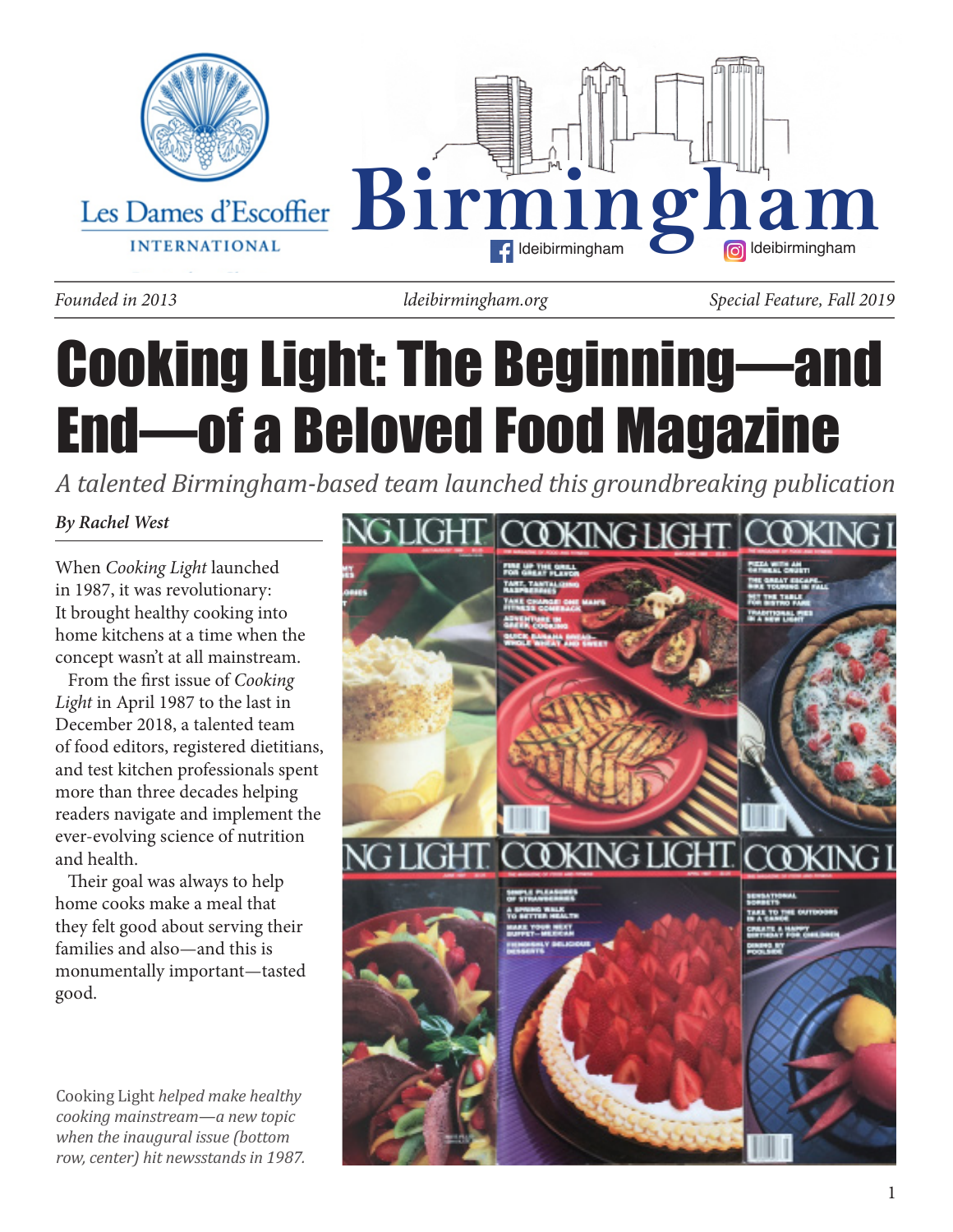# **The Column**

*Cooking Light* actually began at the desk of Jean Liles, the food editor at *Southern Living*, who was a devout reader of and responder to letters from readers.

 "Through the letters and recipes she received, Liles recognized that there was a desire for lower-calorie, lower-fat, lower-sodium recipes among readers," said Susan McIntosh, a registered dietitian and former *Southern Living* food editor.

 In 1981, Liles, knowing what readers were looking for, proposed a column in the foods section on lighter foods to *Southern Living*  editor Gary McCalla.

 McIntosh, who was working as a registered dietitian at the University of Alabama at Birmingham (UAB), serendipitously met with Liles to express her interest in working at the magazine.

 "I told her I thought it would be great if they would have a column on healthier, more nutritious recipes," she said.

 McIntosh's timing couldn't have been better. She interviewed and was hired as the inaugural editor of the S*outhern Living* Cooking Light column.

 John Logue, then editor-in-chief of Oxmoor House, the book publishing division of Southern Progress Corporation, was in the meeting when Liles suggested the column. He thought the idea for lower-calorie recipes might also be a good topic for a cookbook. It was Ann Harvey, the manager of editorial projects at Oxmoor House, who proposed the name Cooking Light.

 The Cooking Light–focused special edition also performed well in the mail and at newsstand, which, Eakin said, "gave Don the confidence to say, 'We're going to launch a magazine.'"



 The Cooking Light column first appeared in the January 1982 issue of *Southern Living* and ran in each monthly issue for many years.

 This column was followed quickly by the first Cooking Light cookbook published in 1983 by Oxmoor House.

 Both the cookbook and the magazine column garnered a big response from readers, which led to talk of a magazine, McIntosh said. To test the waters, a special edition newsstand issue of a magazine titled *Cooking Light* was published in 1986.

 Don Logan, then president and CEO of Southern Progress Corporation, quickly recognized the full potential of the Cooking Light brand, said Kathy Eakin, an Oxmoor House manager and senior foods editor at the time. Martha Johnston, former vice

president of business development and food marketing at *Southern* 

*Living,* said the fact that the Cooking Light column in *Southern Living* was doing so well bolstered Logan's confidence in the concept. "The column had become very popular. *Southern Living* readers were so interested because it was a 'new' topic," she said.

 Also, Oxmoor House was creating a second cookbook entitled *Cooking Light 1986.* This cookbook concept was based on the very successful *Southern Living Annual Recipes* series but contained healthy recipes and a summary of the latest scientific research on health, nutrition, and exercise.

## **The Launch**

Once the decision was made to move ahead, the launch of *Cooking Light* was quick—a frighteningly short six months. Normally it takes at least 18 months to launch a magazine from concept to the first printed issue.

 "I will never forget that day that Don Logan called us in," Johnston said. "Don announced that in addition to our regular jobs, we had new ones, and he wanted a magazine in six months."

 "It was a daunting task," Eakin said.

 "Don was very clear. He wanted a magazine that would represent a positive way of life, helping readers achieve a healthier lifestyle through nutrition, delicious food, and regular exercise," Eakin said. *Cooking Light* was destined to be much more than a "diet" magazine.

 While a number of people were involved at the start, the primary editorial launch team included Eakin, who was eventually tapped to become *Cooking Light*'s inaugural editor; Johnston; and Liles. This three-person team developed the magazine's editorial outline.

 The tagline was "The magazine of food and fitness." It was divided up as 25 to 30 percent health, nutrition, and fitness information in the front of the magazine while the remaining 70 to 75 percent was devoted to recipes and food. A health advisory

committee was created to review the content to establish the credibility of the magazine, Eakin said. Initially this committee was comprised of faculty from UAB but was later expanded to include health professionals from across the country. "It was sometimes stressful because *Southern Living* was still the matriarch of the company," Eakin said. "While the standards that had been established with *Southern Living* food provided the basic guidelines for recipes, these guidelines often didn't apply to healthy cooking. We had to have the courage to break free and go our own way." One deviation from the company norm was *Cooking Light* using freelance recipe developers. *Southern Living* used reader recipes and staff-developed recipes

exclusively.

 One reason the launch team The use of freelance recipe

opted to use freelancers at *Cooking Light* was because the magazine would have national—not just regional—reach, said Johnston. "We felt it was important to get freelancers from across the country," she said. "There were very few people who knew how to do tasty, healthy, light recipes. It just wasn't something that regular recipe developers were doing at the time." developers proved to be a boon for the Birmingham food scene. "Our recipe developers were in New York City or the Midwest—that's where the primary recipe developers for food magazines were located," Eakin said. "They started using ingredients that we'd never heard of, and we questioned if our readers could even locate the ingredients in their grocery stores. Once we started asking for these ingredients to test recipes, specialty markets as well as large supermarkets and the smaller grocery stores started providing them."

# **The Challenges**

The team struggled in the early days to get recipes through the test kitchen because they either wouldn't pass the taste testing or they wouldn't meet the nutritional standards, Johnston said.

 The guidelines for calories, fat, sodium, protein, and serving size were based off what the team at Oxmoor House had used to create the Cooking Light cookbooks. Meeting them was an ongoing issue, Eakin said.

 Mary Creel, a registered dietitian who was working as a senior home economist at Pillsbury, was the first editorial hire from outside the company. She started in October 1986.

 "I remember desserts had to be under 200 calories per serving," Creel said, and every other food category had strict limits, too. "But back in those days, there were no other resources for consumers wanting healthy,

*"While the standards that had been established with* Southern Living *food provided the basic guidelines for* [Cooking Light] *recipes, these guidelines often didn't apply to healthy cooking. We had to have the courage to break free and go our own way."*

**—Kathy Eakin, inaugural editor of** *Cooking Light*

Cooking Light *existed in various iterations—a monthly column in* Southern Living *magazine, a special edition, and cookbooks before becoming a magazine.*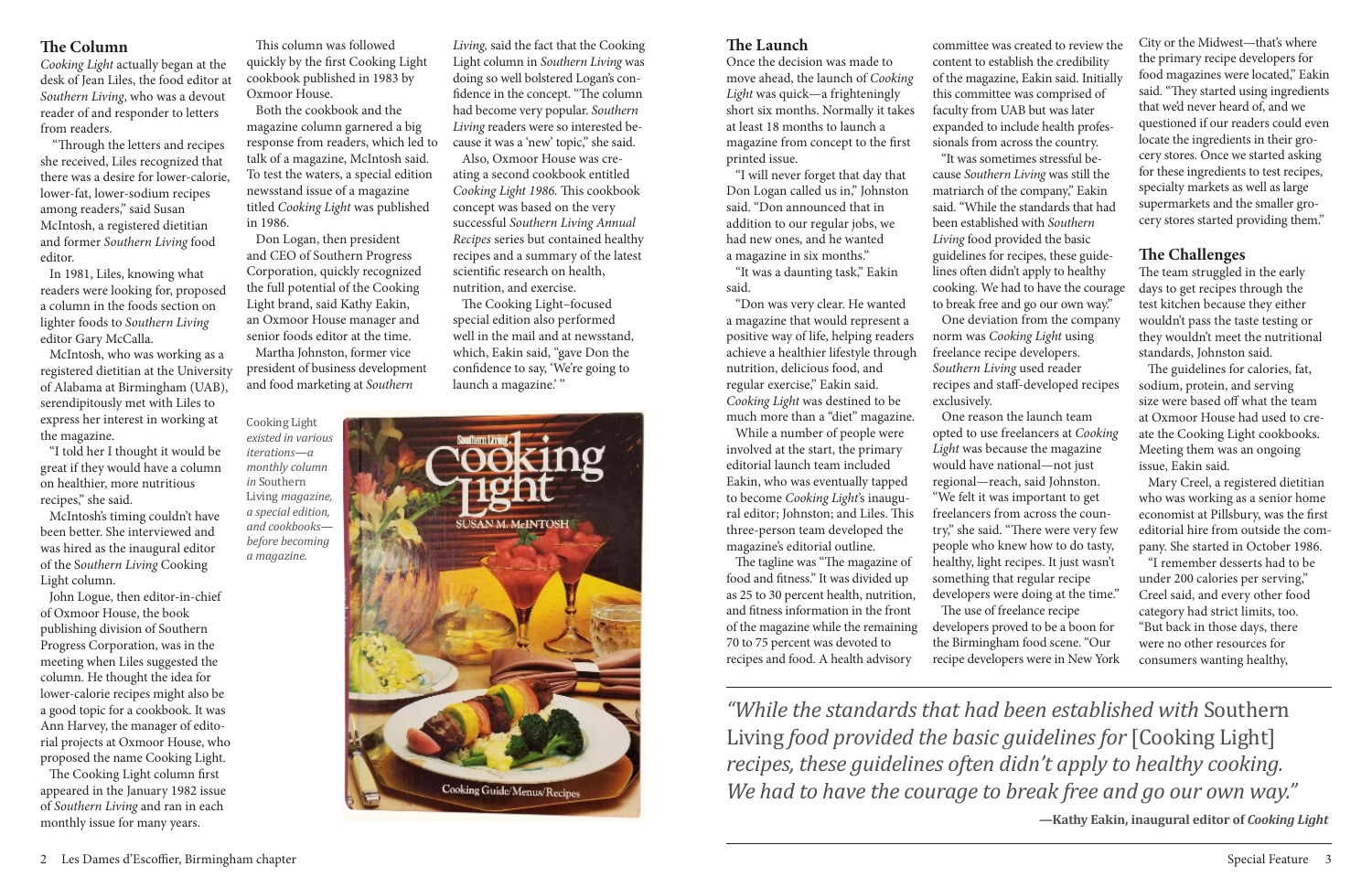low-fat, low-calorie recipes. There weren't bloggers, there weren't magazines, and cookbook authors weren't really there yet."

 The *Cooking Light* team helped define and create what healthy cooking meant, incorporating the latest in nutrition science using the ingredients that readers could find. "If you couldn't find it in Opp, Alabama, you couldn't use it," Creel said.

 Through it all, flavor and an adequate portion size were paramount.

 "One thing we didn't want people to say was, 'For a light recipe, it's great,' " Johnston added. "The push was on to make sure the light recipes were good on their own and judged on their own. You didn't expect them to have the same kinds of flavor [as traditional recipes] with three pounds of butter and three pounds of sugar. You wanted it to have its own flavor."

But that unfamiliarity didn't stop the editorial staff. The first issue called for kale, mussels, and saffron and had stories about whole grains, Indian cuisine, and seasoning with fresh herbs. What seems common now was uncharted territory then.

 Mangoes, couscous, and most of the whole grains that are now widely available were foreign territory then, Creel said. Quinoa and tahini may be common now, but those ingredients weren't familiar to most Americans at the time, and they certainly weren't available at every grocery store.

 They developed new cooking techniques to lighten recipes, things like draining yogurt to get a thicker product (like widely available Greek yogurt now); figured out how little fat could be used to cook meats while still producing flavor; and introduced new flavor profiles.

 "When it came to portion control, we didn't take a traditional cheese-

cake and make it serve 20 with a small portion," Eakin said. "We were very conscious of not manipulating the portion size. We were constantly challenging that so that you had a decent-sized serving."

 The exactness of portion size was a departure, too. Where a traditional recipe might say it serves 4 to 6, a set number of servings was crucial for healthy recipes in order to produce accurate nutrition analysis, Eakin said. The Cooking Light column in *Southern Living* focused on serving size and low calories; *Cooking Light* magazine included a complete nutrition analysis with each recipe.

 The recipes also had to be magazine-friendly. "We would get the recipes to pass with good flavor and an adequate serving size, and then we had to see if we had something to photograph," Eakin said. "Some recipes tasted good but weren't photo-worthy." Getting the out-ofseason ingredients to test the recipes, and then to do photography was challenging thanks to the magazine's hyper-condensed six-month development schedule.

 In addition to the recipes, the magazine reported the latest in nutrition research without jumping on every trendy bandwagon that came along. "So much of it up front was about educating readers," Johnston said. "*Cooking Light* was educational but not preachy."

 "We worked hard to make sure the health, fitness, food, and nutritional information was useful and accessible," Eakin said. It took about six months to start getting letters from readers once the magazine published its first issue. The common questions were usually about ingredients—what it was and where to find it were the overriding questions.

 One of the biggest challenges for the team was getting advertisers to understand healthy cooking. "There had never been sales executives who had the focus of promoting a healthy lifestyle," Eakin said.

 "I found it took the sales team and the advertisers a while to understand and embrace the *Cooking Light* concept," Johnston said. "At that time few people knew what to expect of lighter recipes."

 Johnston, who was running the *Southern Living* Cooking School and doing food marketing and business development, was out selling the concept of *Cooking Light*  early on in addition to selling the cooking school. "It was a challenge to explain," Johnston said. "It was just starting to be the thing to talk about. A number of companies got it, but it took some explaining for others."

 Over the next five years, the *Cooking Light* staff met its challenges. Readers began to depend on the magazine as their

go-to source for delicious, healthy recipes and credible health and exercise information. By 1992 the magazine became profitable based on a strong newsstand and subscriber base and, importantly, advertiser support—a major achievement in the magazine business.

#### **The Evolution**

Ann Taylor Pittman, the magazine's executive editor when it closed, was with the publication for almost 20 years, starting as an editorial assistant and working her way up the ranks. She witnessed first-hand the evolution of the magazine and its readers.

 "People became much more sophisticated in their food knowledge and much more willing to try new things," Pittman said. *Cooking Light*  was pushing the boundaries back then—incorporating more whole grains and using less meat, for example—but everyone wasn't on board at the time.

 "It wasn't mainstream," she said. "We had to toe the line, include substitutions for more esoteric, at the time, ingredients. Even phyllo dough was kind of esoteric. Feta cheese was out there, which is so crazy."

 In 1988, when U.S. Surgeon General C. Everett Koop said 30% of calories or less should come from fat, *Cooking Light* made sure every recipe in the magazine met that revised guideline. But it was challenging. "Trying to make a vinaigrette for a salad was ridiculous," Pittman said.

 "Because there weren't any modified products out there, we used diet margarine and cooking spray *a lot*," said Creel, who worked at the magazine for 27 years. "I don't think we ever used

avocados because the fat was too high. When manufacturers came out with low-fat cream cheese, we were thrilled."

 But, as nutrition science evolved, so too did the magazine, even when readers were reluctant. Pittman said the magazine did away with the 30% calories from fat rule around 2008. That change underscored how science had shifted: The focus was no longer on just fat, but the type of fat unsaturated fats were favored over saturated.

 A fair number of readers were fat-averse and hesitant to embrace the loosened guidelines and incorporation of healthy fats.

 "We paved the way for them. We were their source for healthy eating information. And a lot of them were not ready," she said. "Even still, for CookingLight.com or Instagram, people say, 'Is this really healthy? There's so much fat.'" Over the years, one thing that *Cooking Light* always did was maintain balance—moderation and variety are the keys to healthy eating. That common sense approach still stands, Pittman said. Use the real whole ingredient and just use it wisely where it counts the most, and use it in moderation. "Toward the end there we were trying not to use reduced-fat cheese and trying to use the whole-milk version of the ingredient because there's more satisfaction there,"

she said.

 "Along the way we also had this explosion of interest in farmers' markets and farm to table, so vegetables became really sexy," Pittman said. "Mainstream America was on board with vegetables—the color, the beauty, seeking out different varieties, heirloom varieties. That was definitely our sweet spot."

 Pittman said they heard from readers and people in the nutrition community about how they loved what *Cooking Light* was producing. They appreciated that it opened peoples' eyes to how inclusive healthy eating can be by leading them toward fresh ingredients and whole foods. The message: Healthy food is really just good food. It's not a punishment or a compromise.

 "I feel like our readers were very vocal," Pittman said. "We heard from them especially when they were unhappy, and some when they were happy. They cared. They were invested. It was their magazine that they loved. They wanted it to suit their needs and live up to the standards they expected."

### **The End**

In late 2017, Meredith Corporation announced it was acquiring Time Inc., the parent company of *Cooking Light*—the companies officially combined operations on February 1, 2018. In rejiggering its portfolio of publications to align with its strategic business plan, Meredith announced on September 12, 2018, that *Cooking Light* and *Eating Well* were purportedly merging.

 Despite a strong and devout subscriber base of 1.6 to 1.7 million and 6 million total readers, a readership that was more than double that of *Eating Well,*  Meredith felt *Cooking Light*'s name to be a liability in a modern era where the idea of "light" is outdated. This redirection meant the Birmingham-based *Cooking Light* team was let go. The Vermontbased *Eating Well* team now produces the content for the new, enhanced 10-issues-per-year *Eating Well* that launched with the January/February 2019 issue.

*"One thing we didn't want people to say was, 'For a light recipe, it's great.' The push was on to make sure the light recipes were good on their own."*

> **—Martha Johnston, member of the**  *Cooking Light* **editorial launch team**